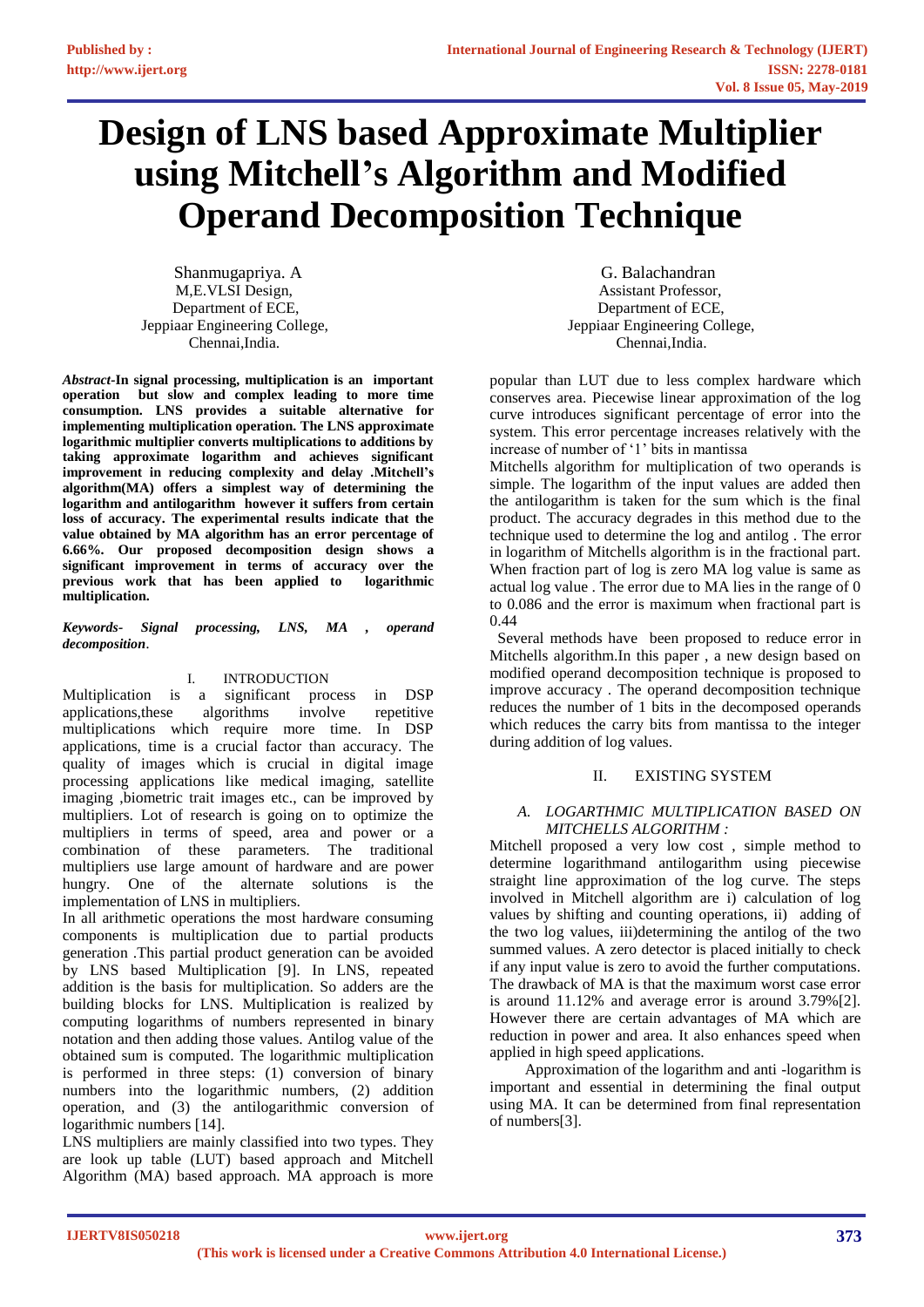$N=2^p(1+\sum_{i=n}^{p-1}2^{j-p} \cdot Y_i)$ 

 $= 2^{p}(1+x)$ 

Where p=place of the most significant bit with the value of  $1, Y_i$  is the bit value at the j-th position, x is mantissa and n depends on numbers precision.

By logarithm of the product computation,

 $log_2(N_1.N_2)=p1+p2+ log_2(1+x1)+ log_2(1+x2)$ 

 $log_2(1+x1)$  is approximated with x1, and log of the 2 numbers product is expressed as a sum of characteristic numbers and mantissas.

 $log_2(N_1.N_2) \approx p1+p2+x1+x2.$ 

Antilog also uses the similar approximation, The final MA approximation for multiplication depending on one carry bit from sum of mantissas is given by:

(N1.N2)<sub>MA</sub> =  $\begin{cases} 2^{p_1+p_2}(1+x1+x2), x1+x2 < 1 \\ 2^{p_1+p_2+1}(x1+x2), x1+x2 \ge 1 \end{cases}$ 

MSB of product is determined by the sum of characteristic &sum of mantissa completes the final result.

# *B. MITCHELL ALGORITHM:*

A,B:n-bits,P:2n -bits approximate product

- 1.  $K_A = LOD(A), K_B = LOD(B)$
- 2.  $X_A=A\ll (n-K_A-1), X_B=B\ll (n-K_B-1)$
- 3. L =('0'&K<sub>A</sub>& X<sub>A</sub>[n-2...0])+('0'&K<sub>B</sub>&X<sub>B</sub>[n-2…..0])
- 4. Charac =  $L[n+log(n)-1, \ldots, n-1]$ , mant =  $L[n-1]$  $2...0$ ],  $S =$ Charac  $\lceil log(n) \rceil$
- 5. If S=='1' THEN// Large characteristic D=('1'&mant)<<  $((0)$ <sup>2</sup> & Charac $[log(n) - 1$ …...0]) + 1) ELSE // Small characteristic
- $D = (1'8mant) > (-char[log(n)-1......0])$
- 6. If Is-Zero(A,B) THEN// A or B are zero  $P = 0$ 
	- ELSE

$$
\overset{\text{LSDL}}{P} = D
$$

An example for multiplication of two numbers using Mitchell algorithm is given below:

Let us consider two values ten  $(1010)$  and  $six(0110)$  n=4 by following the above explained Mitchell algorithm multiplication is carried out.

A=1010 ; B=0110 ;n=4

1.  $K_A=0011; K_B=0010$ 2.  $X_A = 1010 \leq (n-K_A-1)$ 

$$
=1010
$$
  
=1010

$$
=1010
$$
  
X<sub>B</sub>=0110<< $(n-K_B-1)$ 

$$
\Delta B=0.110<\langle n-\Delta B^2\rangle
$$
  
=0.110< $\langle 4-2-1\rangle$ 

$$
= 1100
$$
  
= 1100

$$
3.L = (0&K_A&X_A[n-2...0]) + (0&K_B&X_B[n-2...0])
$$

$$
= (0&11&1010[2:0]) + (0&10&1100[2:0])
$$

$$
=(011010)+(010100)
$$

$$
=101110
$$

$$
4. Character = L[n+log(n)-1...n-1]
$$

 $=101110[4+(2-1)...3]$  $=101110[2:0]$ 

$$
=101110[2.000]
$$

mant=  $L[n-2....0]$ 

$$
=101110[2:0]
$$
  
=110

 $S = Charac[log(n)]$  $=101[2]$  $= 1$ 5. S==1;

D =(1&mant) <<  $((0'&{\text{Charac}}[log(n)-1...0])+1)$  $|+1)$ 

$$
=(1110) < (0101)1.0
$$

 $=1110\lt(01+1)$  $=111000(56)$ 

The example of Mitchells algorithm given above indicates the result is approximate , in order to improve the accuracy modified operand decomposition can be used.

# III. PROPOSED METHOD

The existing does not provide anacceptable a trade-off between the accuracy, speed, and complexity. The Improved Operand Decomposition (IOD) is proposed to quantify the trade-off.

# *A.MODIFIED OPERAND DECOMPOSITION*

*TECHNIQUE:* Consider two n-bit numbers *X* and *Y* of the form:  $X = x_{n-1}x_{n-2}...x_1x_2x_1x_0$  and  $Y=y_{n-1}y_{n-2}... \ldots y_2y_1y_0$ .

The operands X and Y are compared and the greater number is considered as X1and the other operand is considered as X2.

The operands X1 and X2 are decomposed into A and B by the formula given by

A=X1&X2

B=~X1&X2

The product is then computed from the decomposed operands by using the following equation:

 $X^*Y=\{(X1^*A)+(X1^*B)\}$ 

By using the modified OD the accuracy of Mitchell's algorithm can be improved with an improvement in the area, delay, Area Delay Product (ADP) and power consumption.

# *B.ALGORITHM FOR LOGARTHMIC MULTIPLICATION USING MODIFIED OPERAND DECOMPOSITION TECHNIQUE:*

Let  $X$  and  $Y$  be the inputs of n-bits

Step1: Compare X and Y and assign the greater number as X1and smaller number as Y1 Step2: Calculate A and B Where A=X1&Y1; B=~X1&Y1 Step 3: Calculate Ox-leading 1 bit in input x. Step 4: Calculate Oa and Ob -leading 1 bit in decomposed operands A and B respectively. Ox,Oa,Ob determines the characteristic part of X,A,B. Step 5: Assign Mx-bit next to leading 1 bit in x Step 6: Assign Ma, Mb -bit next to leading 1 bit in A and B. Mx, Ma, Mb determines the mantissas of X, A and B. Step 7: Log X=Ox.Mx Log A=Oa.Ma Log B=Ob.Mb Step 8: Sum  $1 =$  Log  $X +$  Log A  $Sum 2 = Log X + Log B$ Step 9:Assign Fxa=1 append mantissa of sum 1 after this bit, assign Fxb=1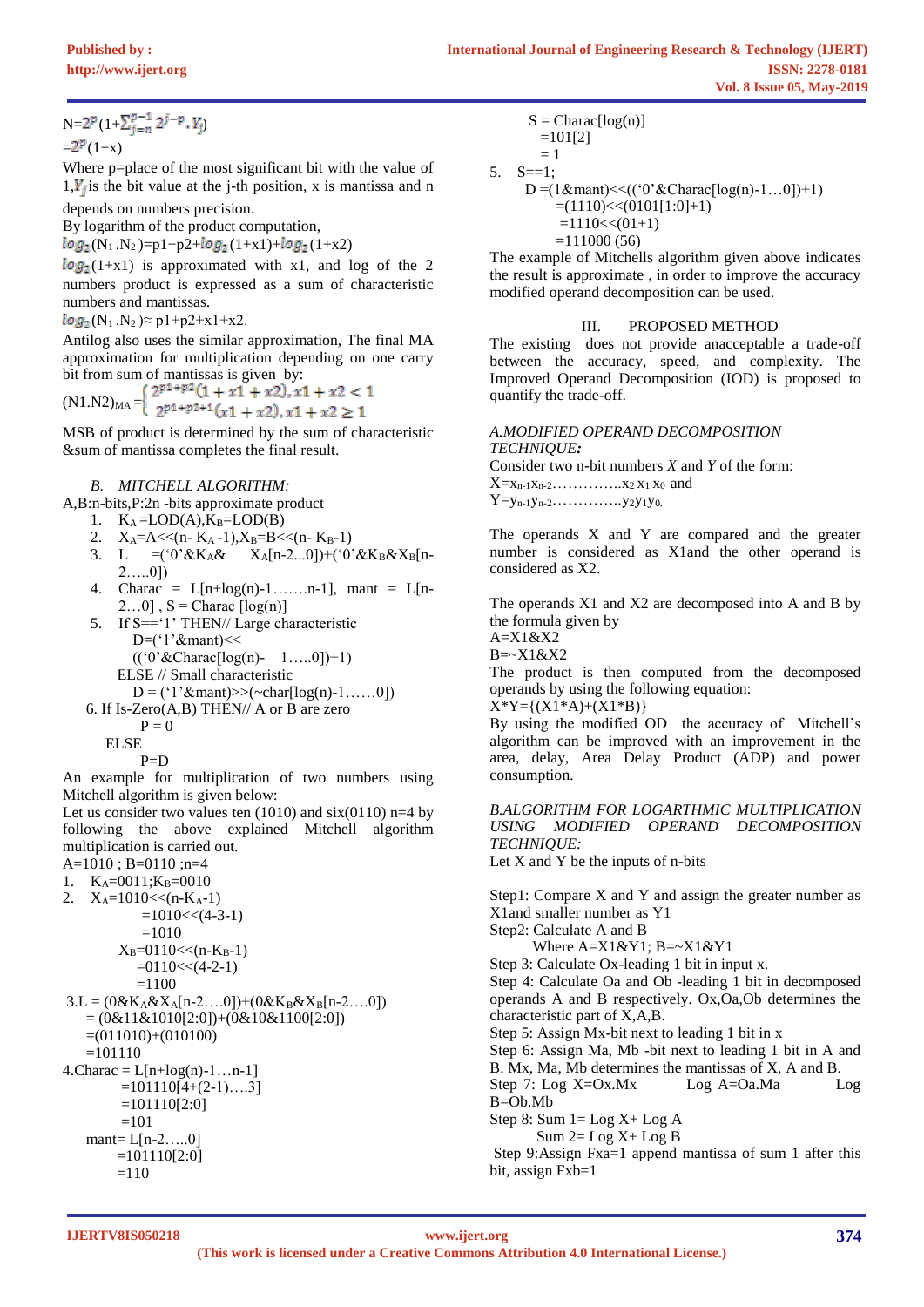append mantissa of sum 2 after this bit. Step 10: If A or B is zero output is zero Product of X and Y is Fxa+Fxb.

An example for multiplication of two numbers using Mitchell algorithm is given below: Let us consider two values ten  $(1010)$  and  $six(0110)$  n=4. Step1:X1=1010; Y1=0110 Step 2: A=0010; B=0100 char and mantissa: Ox=011 Oa=001 Ob=010 ; Mx= 010 Ma=000 Mb =000 Log values:

Log X=011.010 Log A=001.000 Log B=010.000

Sum 1=100.010 Sum 2= 101.010

Fxa=00010100 Fxb=00101000

Product=00111100(60)

# *C.ARCHITECHTURE FOR LOGARTHMIC MULTIPLIER USING MODIFIED OPERAND DECOMPOSITION***:**

The fig.1 has major blocks such as comparator, multiplexer , operand decomposition and Mitchell algorithm.

The comparator is accurate and determines the greater input value . The comparator output is used as selection line of the multiplexer. Then the operands are decomposed which consists of basic AND , NOT gates. Each MA block consists of leading one detector, Encoder , Left barrel shifter ,Right barrel shifter and zero detector. The zero detector checks if any input to MA is zero , if so then the output value of MA block is zero. Finally a ripple carry adder adds the values of the MA blocks to give final product.



Fig.1 Architecture of logarithmic multiplier using modified operand decomposition technique

### IV. RESULTS AND DISCUSSION:

The accuracy of MA has been significantly improved by adopting modified decomposition technique.

The proposed operand decomposition based Mitchell algorithm is implemented on FPGA spartan 6 and the algorithm is described by using verilog HDL language .xilinx ISE and model sim have been used for synthesis and simulation. The simulation result of Mitchell algorithm by adopting operand decomposition is shown in fig .2 and fig.3.



(1,999,993 ps (1,999,994 ps (1,999,995 ps (1,999,996 ps (1,999,997 ps (1,999,990 ps (1,999,990 ps **Nome** Value HM 0001010 combine HM 0000110 mmm M dia 00001010 continue  $\blacksquare$ 0000110 mim M dist mminm  $\boldsymbol{V}$  and 0000010 min Mala 0000000 mim **M** roll150 **M** to 2015. 00000000010100  $\frac{1}{2}$  collect Fig.3 Output of modified operand decomposition with x=1010 and y=0110

The error can be analysed by APE average error percentage AEP can be calculated by,

 $AEP=\sum_{i=1}^{N}EPi/N$ 

where Epi is the error percent and N is the no of multiplications performed

The AEP for N=8 in Existing MA is about 3.77 % and the AEP for N=8 in proposed decomposition technique is